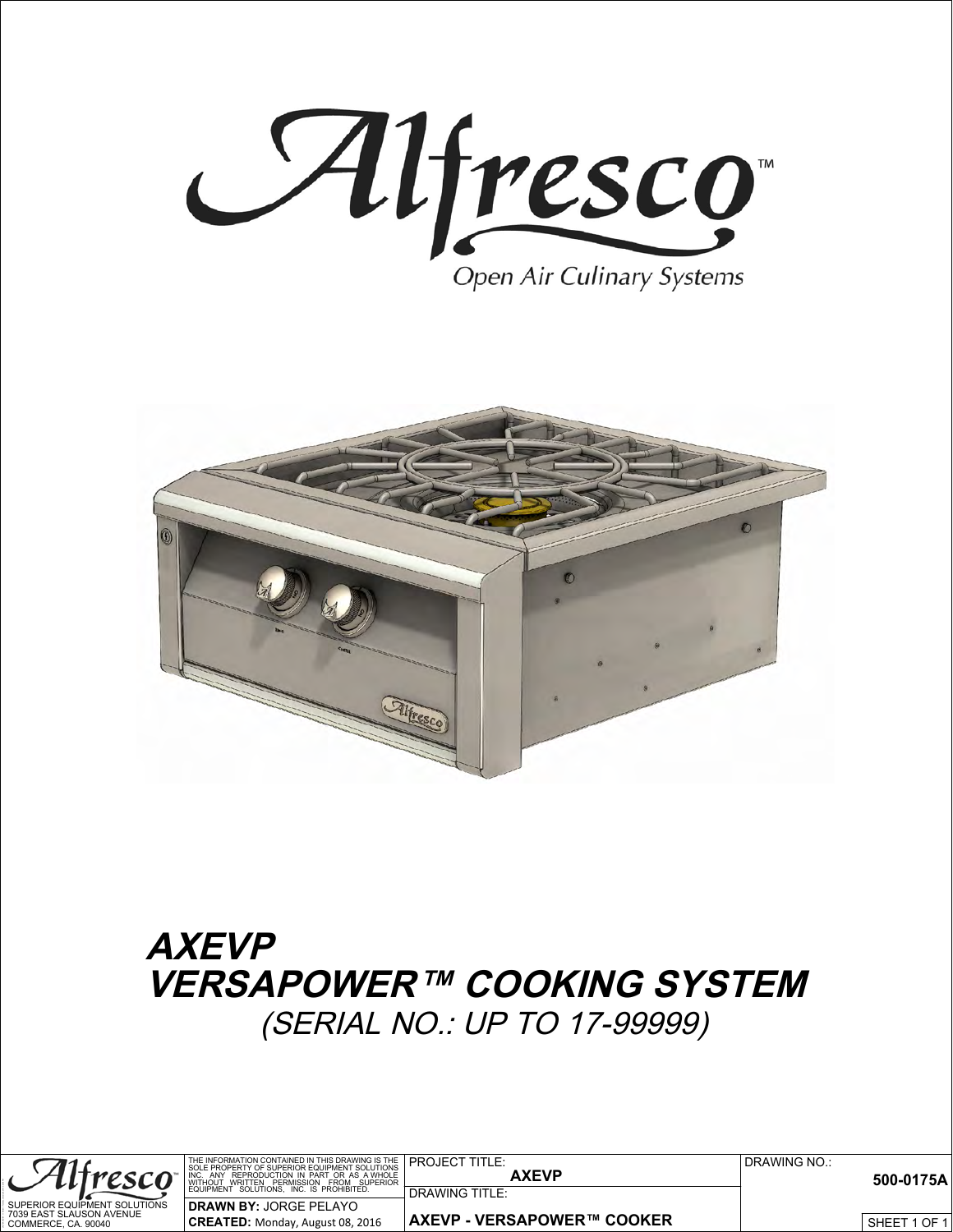| <b>BILL OF MATERIAL</b> |          |                                                      |            |
|-------------------------|----------|------------------------------------------------------|------------|
| NO.                     | PART#    | <b>DESCRIPTION</b>                                   | <b>QTY</b> |
| $\mathbf{1}$            | 100-1475 | AGVPC BACK BODY BRACKET                              | 1          |
| 2                       | 100-1478 | AGVPC TOP DECK BURNER CAP                            | 1          |
| 3                       | 100-2626 | AXEVP GREASE TRAY                                    | 1          |
| 4                       | 200-0087 | 1/4" LOCK WASHER                                     | 3          |
| 5                       | 200-0087 | WASHER - 1/4" SPRING LOCK- REGULAR - SS              | 3          |
| 6                       | 200-0089 | BOLT - HEX HEAD 1/4-20 x 1/2" L                      | 4          |
| 7                       | 200-0092 | 1/4 X 1/8 X 5/8 FLAT WASHER - SPACER                 | 3          |
| 8                       | 200-0098 | SCREW 6-32 X $\frac{1}{2}$ - FLAT HEAD 82° - PHILIPS | 4          |
| 9                       | 200-0111 | SCREW 8-18 X 1/2 - SELF TAP - 410 SS                 | 10         |
| 10                      | 200-0194 | POP RIVET Ø 125 X 063- 125 RANGE                     | 4          |
| 11                      | 200-0219 | HEX HD MACHINE SCREW 1/4-20 UNC X 5/8 LONG SS        | 2          |
| 12 <sup>2</sup>         | 210-0258 | CABLE TIE - T&B L-5-50PM-9                           | 2          |
| 13                      | 510-0937 | AXEVP - FRONT ASSEMBLY                               | 1          |
| 14                      | 510-0378 | <b>BODY ASSEMBLY</b>                                 | 1          |
| 15                      | 510-1069 | AXEVP - IGNITER ASSEMBLY                             | 1          |
| 16                      | 510-1068 | AXEVP - MANIFOLD ASSEMBLY                            | 1          |
| 17                      | 510-0385 | AGVPC - GRATE ASSEMBLY - POT / WOK USE               | 1          |
| 18                      | 510-0387 | AGVPC - COVER                                        | 1          |



 

**READED** 

 $\widehat{15}$ 

 

 

 $\widehat{6}$   $\backslash$  10

 $\frac{\widehat{6}}{8}$ 

 

 $\overline{17}$  (3)

 

 

 $\overline{9}$ 

O

 $\bullet$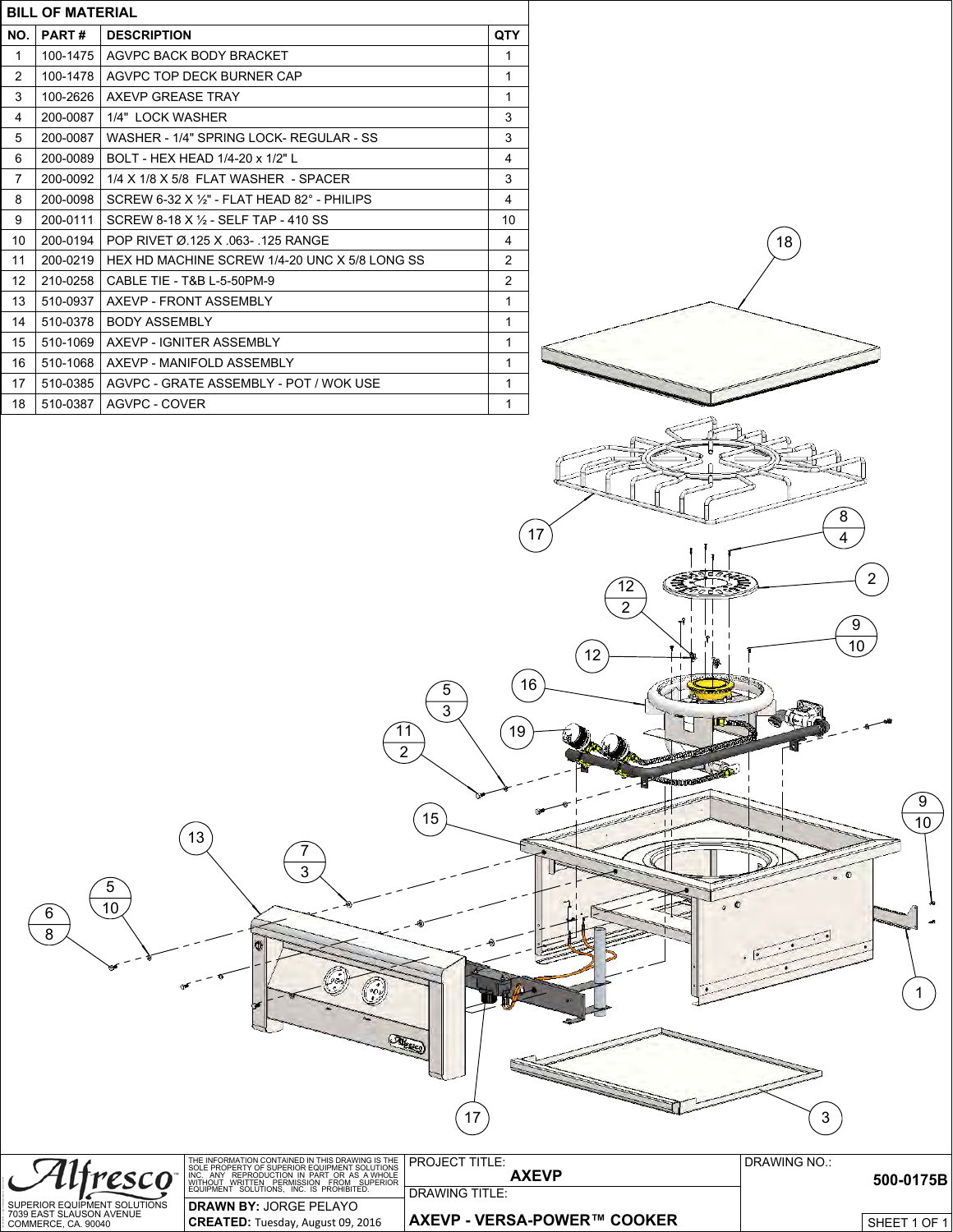| <b>BILL OF MATERIAL</b> |                              |                                                    |   |  |  |
|-------------------------|------------------------------|----------------------------------------------------|---|--|--|
| NO.                     | <b>PART</b><br><b>NUMBER</b> | <b>DESCRIPTION</b>                                 |   |  |  |
|                         | 100-2627                     | AGVPC FRONT PANEL                                  | 1 |  |  |
| $\mathcal{P}$           | 200-0086                     | 1/4-20 X 3/8 - TRUSS HEAD - PHILIPS SCREW          | 4 |  |  |
| 3                       | 510-0938                     | AGVPC - FRONT ASSEMBLY- WELDED PARTS               | 1 |  |  |
| 4                       | 290-0377                     | ALFRESCO RANGE LOGO                                | 1 |  |  |
| 5                       | 200-0348                     | SCREW 6-32 x % - THREAD CUTTER - FLAT HEAD PHILIPS | 4 |  |  |
| 6                       | 290-0388                     | ALFRESCO RANGE KNOB - BEZEL RING                   | 2 |  |  |



| Alfresco                                        | THE INFORMATION CONTAINED IN THIS DRAWING IS THE <b>PROJECT TITLE:</b><br>INC. ANY REPRODUCTION IN PART OR AS A WHOLE NUTHOUT WRITTEN PERMISSION FROM SUPERIOR | <b>AXEVP</b>                  | DRAWING NO.:<br>510-0937 |
|-------------------------------------------------|----------------------------------------------------------------------------------------------------------------------------------------------------------------|-------------------------------|--------------------------|
|                                                 | EQUIPMENT SOLUTIONS. INC. IS PROHIBITED.                                                                                                                       | DRAWING TITLE:                |                          |
| SUPERIOR EQUIPMENT SOLUTIONS                    | DRAWN BY: jorge pelayo                                                                                                                                         |                               |                          |
| 7039 EAST SLAUSON AVENUE<br>COMMERCE, CA. 90040 | CREATED: Tuesday, August 09, 2016                                                                                                                              | <b>AXEVP - FRONT ASSEMBLY</b> | 1 OF 1<br>SHEET          |

LAST SAVED BY: »» Jorge «« Tuesday, August 09, 2016 2:30:09 PM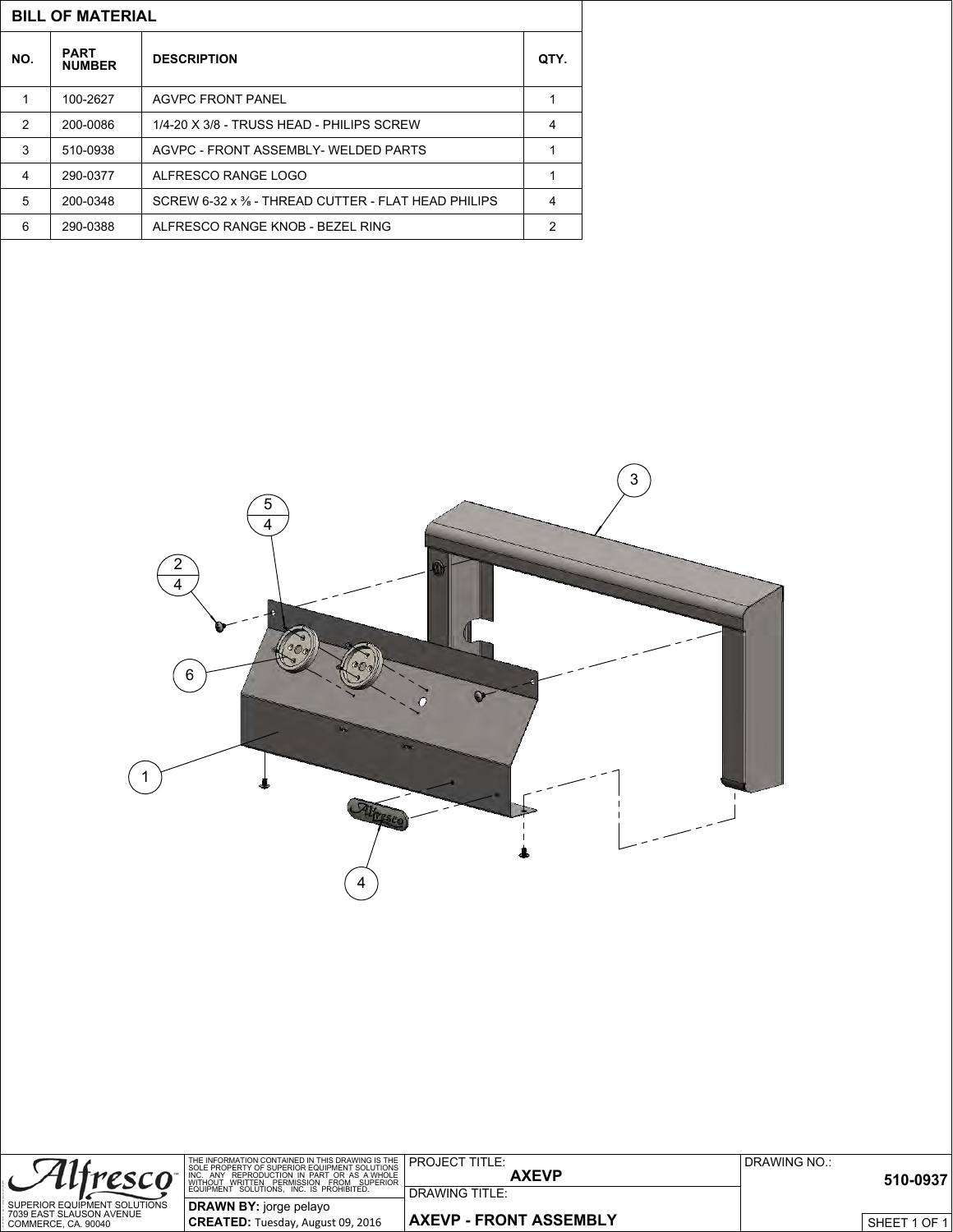|               | <b>BILL OF MATERIAL</b>      |                                            |                |  |
|---------------|------------------------------|--------------------------------------------|----------------|--|
| NO.           | <b>PART</b><br><b>NUMBER</b> | <b>DESCRIPTION</b>                         |                |  |
|               | 200-0079                     | 8-32 X 3/4 - PAN HEAD - PHILIPS SCREW      | 2              |  |
| $\mathcal{P}$ | 200-0080                     | 8-32 - DOUBLE CHAMFER - HEX NUT            | $\overline{2}$ |  |
| 3             | 200-0081                     | BUSHING HEYCO OCB-1000 - PART # 2878       |                |  |
| 4             | 200-0200                     | WASHER - #8 - LOCK SPRING - SS             | $\mathcal{P}$  |  |
| 5             | 210-0195                     | IGNITER MODULE - 2 POINTS (WITH CAP)       |                |  |
| 6             | 210-0216                     | AGVPC IGNITION WIRE (TO THE CENTER BURNER) |                |  |
| 7             | 210-0216                     | AGVPC IGNITION WIRE (TO THE RING BURNER)   |                |  |
| 8             | 210-0498                     | ELECTRODE "L" SHAPED - AGVPC RING BURNER   |                |  |
| 9             | 510-0398                     | AGVPC - IGNITER ASSEMBLY ▶ WELDED PARTS    |                |  |
| 10            | 210-0586                     | SWITCH - IGNITION - MOMENTARY [ON]/OFF     |                |  |



**NOTE:** ITEM 12 (ASSEMBLY 510-0398) IS SHOWN FOR ILLUSTRATION AND GENERAL ASSEMBLY PURPOSES ONLY. THIS ASSEMBLY IS ACTUALLY PART OF THE MAIN BODY ASSEMBLY 510-0378 SHOWN ON DRAWING 500-0175B

|                                                 | THE INFORMATION CONTAINED IN THIS DRAWING IS THE <b>PROJECT TITLE:</b> SOLE PROPERTY OF SUPERIOR EQUIPMENT SOLUTIONS<br>INC. ANY REPRODUCTION IN PART OR AS A WHOLE WITHOUT WRITTEN PERMISSION FROM SUPERIOR | <b>AXEVP</b>                                                                | DRAWING NO.:<br>510-1069 |
|-------------------------------------------------|--------------------------------------------------------------------------------------------------------------------------------------------------------------------------------------------------------------|-----------------------------------------------------------------------------|--------------------------|
|                                                 | EQUIPMENT SOLUTIONS. INC. IS PROHIBITED.                                                                                                                                                                     | <b>DRAWING TITLE:</b>                                                       |                          |
| SUPERIOR EQUIPMENT SOLUTIONS                    | <b>DRAWN BY: JORGE PELAYO</b>                                                                                                                                                                                |                                                                             |                          |
| 7039 EAST SLAUSON AVENUE<br>COMMERCE. CA. 90040 |                                                                                                                                                                                                              | <sup>1</sup> CREATED: Wednesday, August 10, 2016   AXEVP - IGNITER ASSEMBLY | 1 OF 1<br><b>SHEET</b>   |

LAST SAVED BY: »» Jorge «« Wednesday, August 10, 2016 10:19:49 AM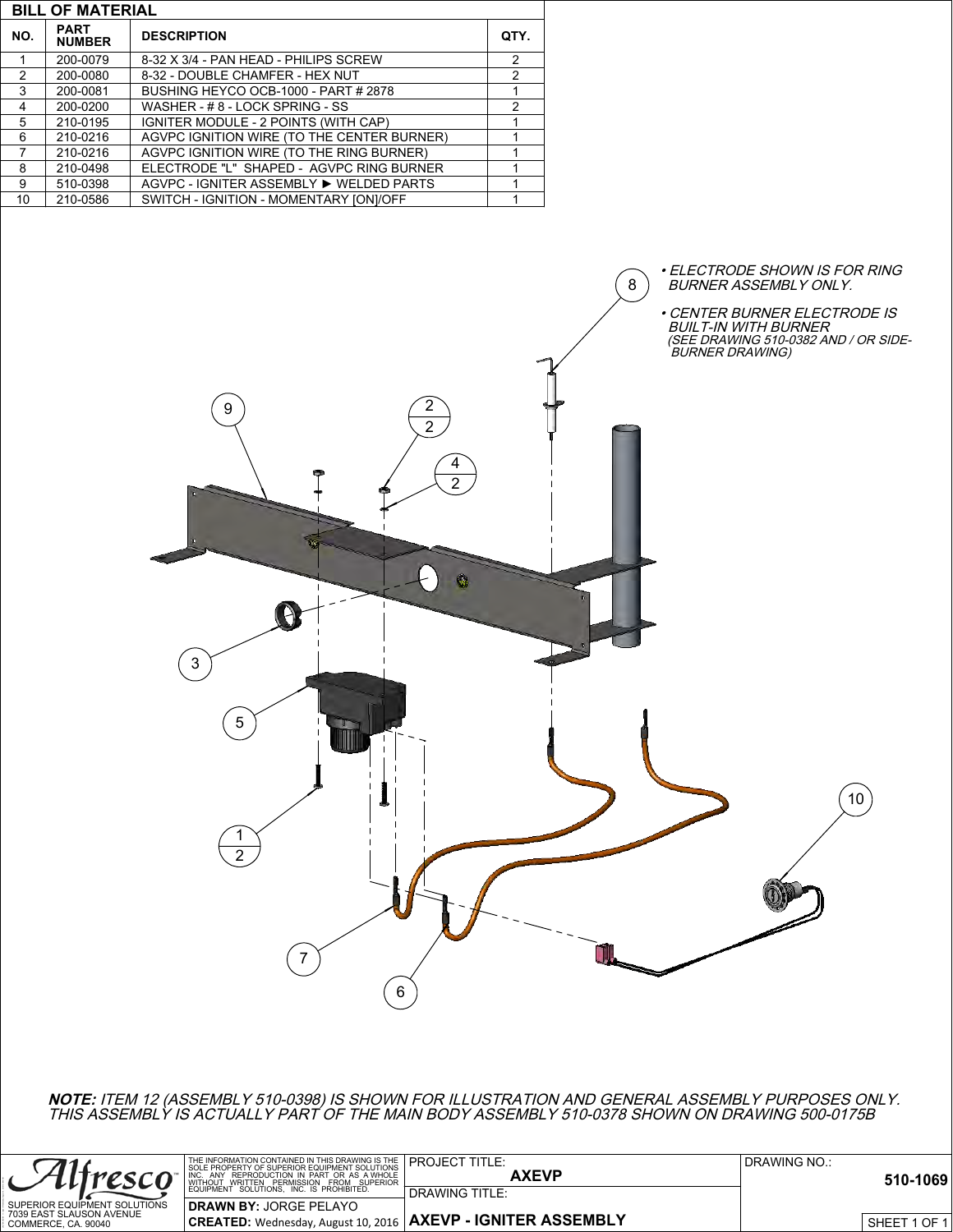| <b>BILL OF MATERIAL</b> |                 |                                                        |     |
|-------------------------|-----------------|--------------------------------------------------------|-----|
| NO.                     | <b>PART#</b>    | <b>DESCRIPTION</b>                                     | QTY |
| 1                       | 100-0941        | AGVPC - BURNER GAS LINE - 3/8" X 24" -SS               | 2   |
| 2                       | 100-1067        | ALX2- SMOKER & SZ™ ORIFICE BRACKET                     | 1   |
| 3                       | 200-0274        | ELBOW 90°- CAST IRON - 1/2" FPT x 1/2" MPT             | 2   |
| 4                       | 220-0280        | REGULATOR GAS - MAXITROL RV48CL440002                  | 1   |
| 5                       | 220-0293        | ELBOW 3/8-27 UNS x 3/8" COMP                           | 1   |
| 6                       | 220-0298        | MANIFOLD - SIDE BURNER - DUAL VALVE                    | 1   |
| 7                       | 290-0042        | <b>GAS VALVE - SIDE BURNER - WITH INTERNAL ORIFICE</b> | 2   |
| 8                       | 290-0433        | ALFRESCO - KNOB - BBQ VALVE                            | 2   |
| 9                       | 510-0383        | AGVPC - RING BURNER ASSEMBLY                           | 1   |
| 10                      | <b>SEE NOTE</b> | AGVPC - CENTER BURNER ASSEMBLY                         | 1   |
| 11                      | SEE NOTE        | AGVPC PERIMETER BURNER NOZZLE ORIFICE                  | 1   |

**NOTE:** THE FOLLOWING ITEMS WILL CHANGE PART NUMBERS DEPENDING UPON THE GAS SUPPLY, NATURAL GAS (NG) OR LIQUID PROPANE (LP)

| <b>ITEM N°</b> | NG                | ΙP             |
|----------------|-------------------|----------------|
|                | <b>PART N°</b>    | <b>PART N°</b> |
| 10             | 290-0070 290-0071 |                |
| 11             | 220-0370 220-0290 |                |



|                                                 | THE INFORMATION CONTAINED IN THIS DRAWING IS THE<br>I SOLE PROPERTY OF SUPERIOR EQUIPMENT SOLUTIONS<br>INC. ANY REPRODUCTION IN PART OR AS A WHOLE  <br>WITHOUT WRITTEN PERMISSION FROM SUPERIOR | I PROJECT TITLE:<br><b>AXEVP</b>                                  | DRAWING NO.: | 510-1068     |
|-------------------------------------------------|--------------------------------------------------------------------------------------------------------------------------------------------------------------------------------------------------|-------------------------------------------------------------------|--------------|--------------|
|                                                 | EQUIPMENT SOLUTIONS. INC. IS PROHIBITED.                                                                                                                                                         | DRAWING TITLE:                                                    |              |              |
| SUPERIOR EQUIPMENT SOLUTIONS                    | DRAWN BY: jorge pelayo                                                                                                                                                                           |                                                                   |              |              |
| 7039 EAST SLAUSON AVENUE<br>COMMERCE, CA. 90040 |                                                                                                                                                                                                  | I CREATED: Wednesday, August 10, 2016   AXEVP - MANIFOLD ASSEMBLY |              | SHEET 1 OF 1 |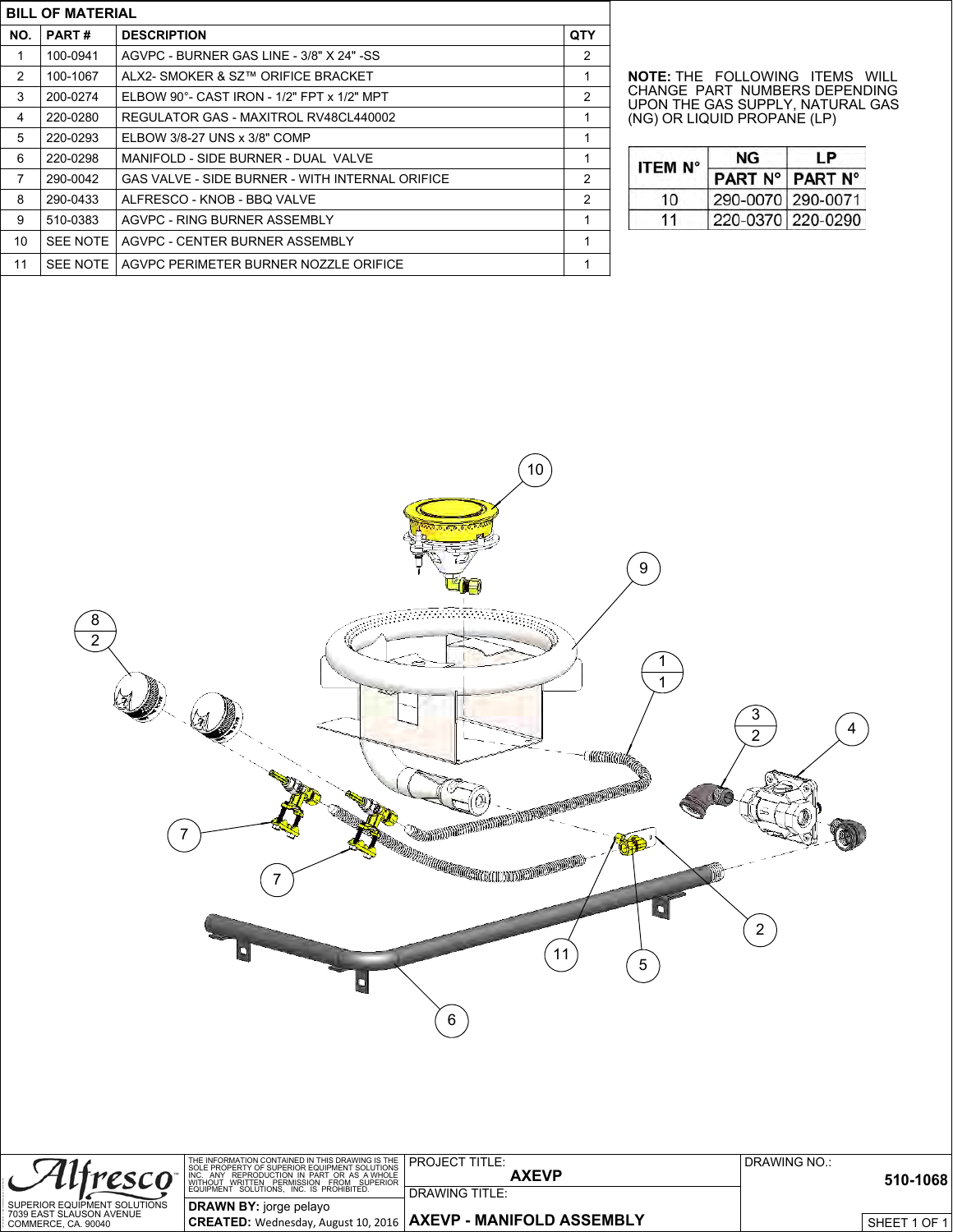| <b>BILL OF MATERIAL</b> |                                                    |                                         |                      |  |
|-------------------------|----------------------------------------------------|-----------------------------------------|----------------------|--|
| NO.                     | <b>PART</b><br><b>DESCRIPTION</b><br><b>NUMBER</b> |                                         | Defa<br>ult/Q<br>TY. |  |
|                         | 510-0448                                           | AGVPC - TOP BODY SUBASSEMBLY            |                      |  |
| 2                       | 510-0449                                           | AGVPC - BOTTOM BODY SUBASSEMBLY         |                      |  |
| 3                       | 200-0087                                           | WASHER - 1/4" SPRING LOCK- REGULAR - SS |                      |  |
| 4                       | 200-0089                                           | BOLT - HEX HEAD 1/4-20 x 1/2" L         |                      |  |

LAST SAVED BY: »» Jorge «« Wednesday, August 10, 2016 9:06:10 AM



**NOTE:** AGVPC UNITS BUILT AFTER 07/2009 HAVE BODIES BUILT WITH TWO ASSEMBLIES, TOP (510-0448), ITEM 1 AND BOTTOM (510-0449), ITEM 2, MAKING THE TOP OR BOTTOM ASSEMBLIES REPLACEABLE BY THEMSELVES.

 FOR REPLACEMENT, VERIFY IF THE AGVPC UNIT'S BODY HAS SIDE MOUNTED BOLTS (ITEM 4) TO ORDER TOP OR BOTTOM ASSEMBLIES AS NEEDED. IF THE UNIT **DOES NOT** HAVE SIDE BOLTS, THEN THE ENTIRE ASSEMBLY 510-0378 MUST BE ORDERED FOR PROPER REPLACEMENT.

|                                                 | I THE INFORMATION CONTAINED IN THIS DRAWING IS THE PROJECT TITLE.<br>SOLE PROPERTY OF SUPERIOR EQUIPMENT SOLUTIONS<br>' REPRODUCTION IN PART OR AS A WHOLE I<br>INC. ANY REPRODUCTION IN PART OR AS AWHOLE<br>WITHOUT WRITTEN PERMISSION FROM SUPERIOR | <b>AXEVP / AGVPC</b> | DRAWING NO.:<br>510-0378 MANUAL |
|-------------------------------------------------|--------------------------------------------------------------------------------------------------------------------------------------------------------------------------------------------------------------------------------------------------------|----------------------|---------------------------------|
|                                                 | EQUIPMENT SOLUTIONS. INC. IS PROHIBITED.                                                                                                                                                                                                               | DRAWING TITLE:       |                                 |
| SUPERIOR EQUIPMENT SOLUTIONS                    | <b>DRAWN BY:</b> ADRIAN CRISCI                                                                                                                                                                                                                         |                      |                                 |
| 7039 EAST SLAUSON AVENUE<br>COMMERCE, CA. 90040 | CREATED: 7/28/2009 2:46:31 PM                                                                                                                                                                                                                          | ∣BODY ASSEMBLY       | . . 1 OF 1<br><b>SHEET</b>      |